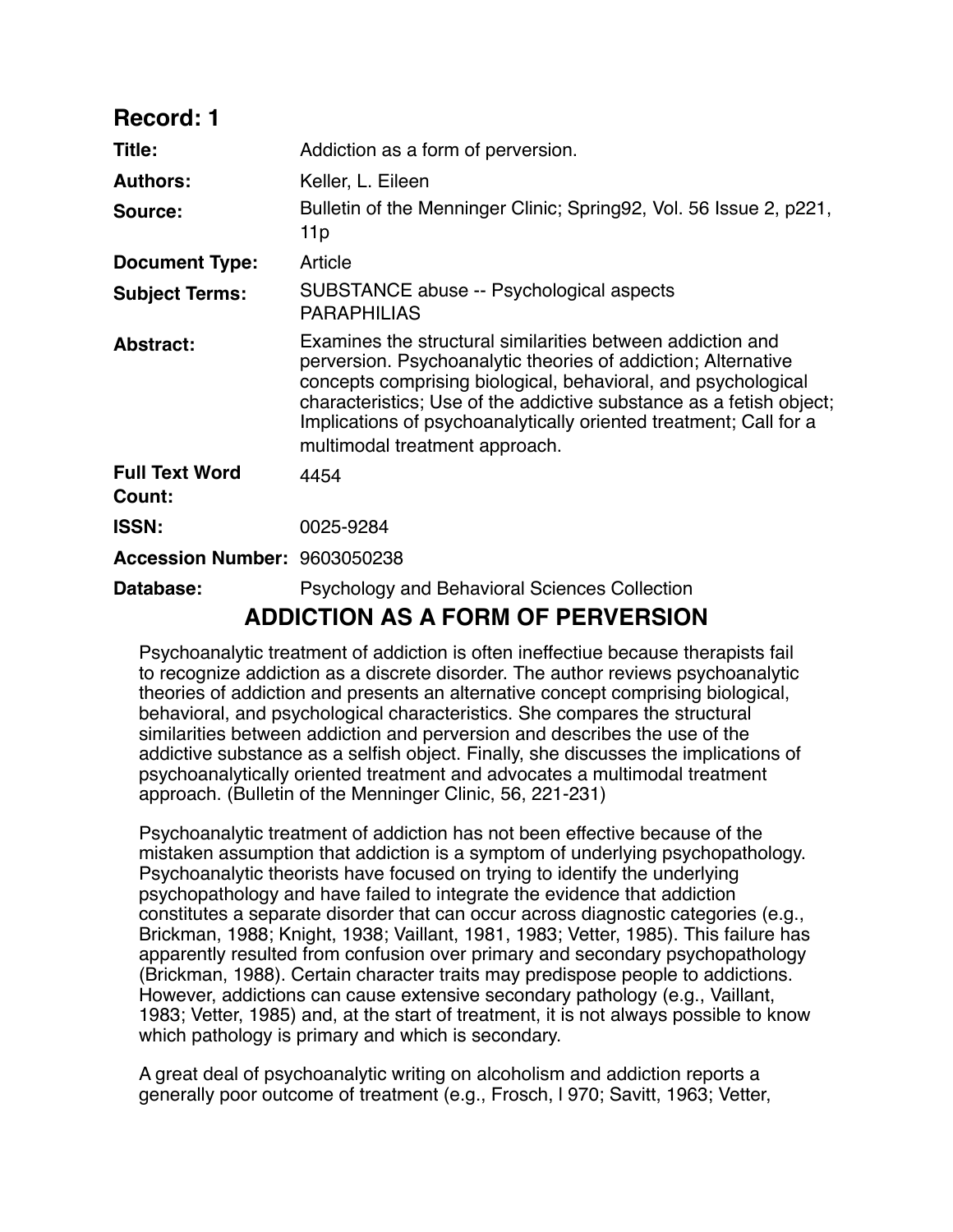1985). The common thread in psychoanalytic theories of addiction is the search for a common underlying psychopathology that predisposes people to addiction, and the debate has focused on attempts to identify that psychopathology. Freud (1950/l 966) stated that "masturbation is the ... 'primal addiction'" (p. 272) basic to all other addictions. Later psychoanalytic theorists identified oral characteristics (Fenichel, 1945), paranoid psychosis (Grover, l932), and passive dependency (Knight, 1937) as the underlying pathology. Borderline and narcissistic pathologies have also been implicated (Kernberg, 1975; Kohut, 1976/1978; Rado, 1928). More recently, self psychology has been used to explain addiction as a failure of self-regulation (Chelton & Bonney, 1987; Levin, 1987) or a failure of affect regulation (Khantzian, 1978).

All these theories ignore the accumulating evidence that addiction constitutes a separate disorder that can occur across diagnostic categories. For example, in a prospective study of 250 alcoholic individuals who had been followed in college prior to becoming alcoholic, Vaillant (1983) found that an unhappy childhood led to mental illness, lack of friends, and low self-esteem, but not to alcoholism. Alcoholism was found to be most highly correlated with ethnicity and with alcoholism in relatives. Vaillant also presented convincing evidence that alcoholism produces extensive secondary psychopathology. In a retrospective study of heroin addicts, Zinberg (1975) found that the subjects exhibited similar current psychopathology in spite of consistently different family dynamics and little evidence of psychopathology prior to the addiction. He concluded that the addiction to heroin, with all the consequent disruption of social and familial ties, may have produced the so-called junkie personality. Simmel (1948) wrote that "it must be determined whether the disintegration of the ego is the cause or the result of the alcoholic's chronic consumption of liquor" (p. 8).

Psychoanalytic theorists and clinicians have failed to take account of the evidence that addiction is a separate disorder; they have continued to assume that retrospective accounts based on memories and experiences of the active addict provide a sufficient basis for ideas about predisposing psychopathology. This assumption, however calls to mind the dilemma in psychoanalytic treatment that Schafer (1983), among others, has discussed--the idea that the patient composes a narrative that changes as the patient's understanding changes. Such a narrative by a patient--and certainly an addicted patient--cannot be relied on as literal fact.

Vaillant (1983) found that the narrative of drunken or recently sober patients is likely to include a bleak picture of their parents that may bear little resemblance to their descriptions before becoming alcoholic or after a long period of abstinence. Vaillant attributed this negative picture to rationalization and the need to identify retrospective reasons for becoming alcoholic. One supervisor told about two sons of an alcoholic father, one who became a teetotaler and the other an alcoholic. Both asked rhetorically, "With a father like mine, what else could I be?"

## **Components of addiction**

Addiction has three components: biochemical/genetic, behavioral, and psychological. Numerous studies have provided extensive evidence for the genetic transmission of a vulnerability to alcoholism (e.g., Conroy, 1988; Goodwin, Schulsinger, Hermansen, Guze, & Winokur, 1973; Schuckit, Goodwin,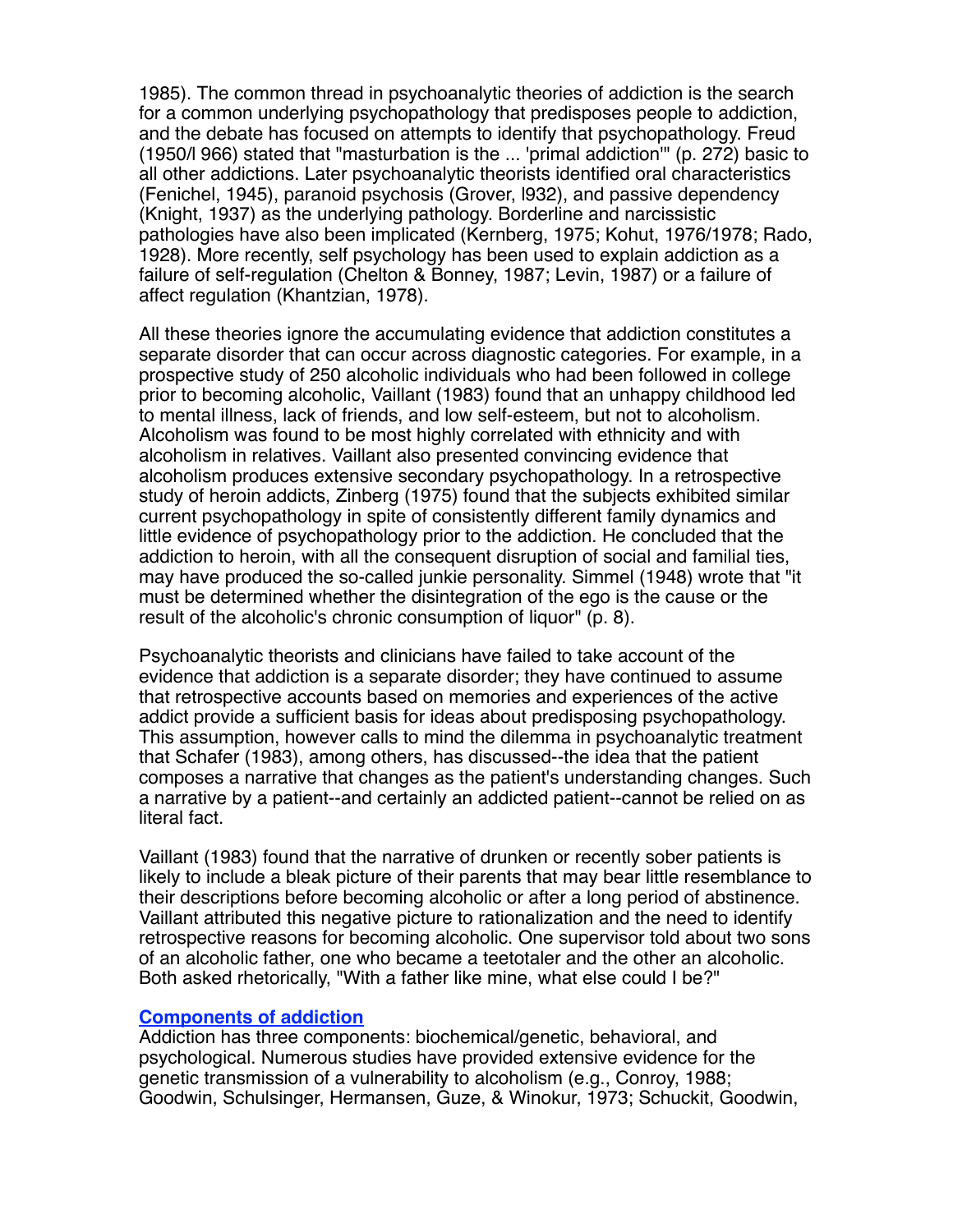& Winokur, 1972). The addicted person is vulnerable not only to genetic influence, but also to many substances of abuse that cause biochemical changes resulting in habituation and physiological dependence, changes that are more or less powerful depending on the substance. For example, the results of smoking crack--a powerful form of cocaine--illustrate an extreme of the physiological changes that occur with addiction. Crack cocaine stimulates the release of dopamine, which produces an intense high. But the cocaine also interferes with the replenishment of the dopamine, producing a low that stimulates a strong craving for more cocaine. A therapist who interprets this craving as a psychological phenomenon makes a grave error. One psychoanalyst (Fine, 1972) reported a case of addiction to morphine and gave a detailed psychological interpretation of the patient's repeated relapse at exactly 3 days of abstinence. The author did not report considering that the time period coincided with a crucial, physiologically determined peak of withdrawal symptoms. Even apparently pure behavioral disturbances, such as compulsive shopping or gambling or exercise, seem to produce a high that functions in much the same way as a drug-induced high, that is, as a powerful reinforcer for the behavior. Bejerot ( 1980) theorized that addiction represents a newly acquired drive state arising from exposure to chemical substances that affect brain chemistry. The new drive state can overpower natural drive states such as hunger and sex.

Addiction also has a powerful behavioral component resulting from both positive and negative reinforcement of the addictive behavior. The cues for substance abuse spread rapidly, and they are tenacious and difficult to extinguish. The person begins to use drugs for a variety of reasons (e.g., stress, anxiety, or depression), any of which can be associated with different underlying psychopathology. The user then feels better, which reinforces the behavior and makes repetition more likely. Addiction results when the drug becomes an exclusive method for dealing with needs. The negative consequences of the addiction include feelings of guilt, loss of self-esteem, and loss of a sense of identity, all of which can result in the repetitive use of the substance to avoid these painful affective states. The drug may be taken to achieve pleasure at first, but subsequently it is taken to ward off pain.

The third aspect of addiction is psychological. Although the psychology of addiction is complicated and multifactorial, a common and primary characteristic of the psychological functioning of addicted individuals is the use of the substance as a fetish object (e.g., Glover, 1928/1984; McDougall, 1985). This perversion or degradation of the common, normal use of transitional objects and phenomena (Winnicott, 1953/ 1975) is a substitution by the addicted person of concrete actions for symbolic activity or play, resulting in a collapse of potential space.

To clarify my meaning, I will briefly define the concepts of perversion, fetish objects, transitional objects, and potential space. A perversion occurs as a solution to the blocking of sexual pleasure or adequacy by castration anxiety (Fenichel, 1945). The use of a fetish object is one way to bypass that block by bringing an "anxiety-provoking situation under the illusory control of the individual" (Greenacre, l969, p. l50). The fetish object serves as proof of a female or maternal phallus, thus soothing castration anxiety sufficiently to ensure sexual performance (Bak, 1974; Greenacre, l969; Winnicott, 1953/1975). The infant's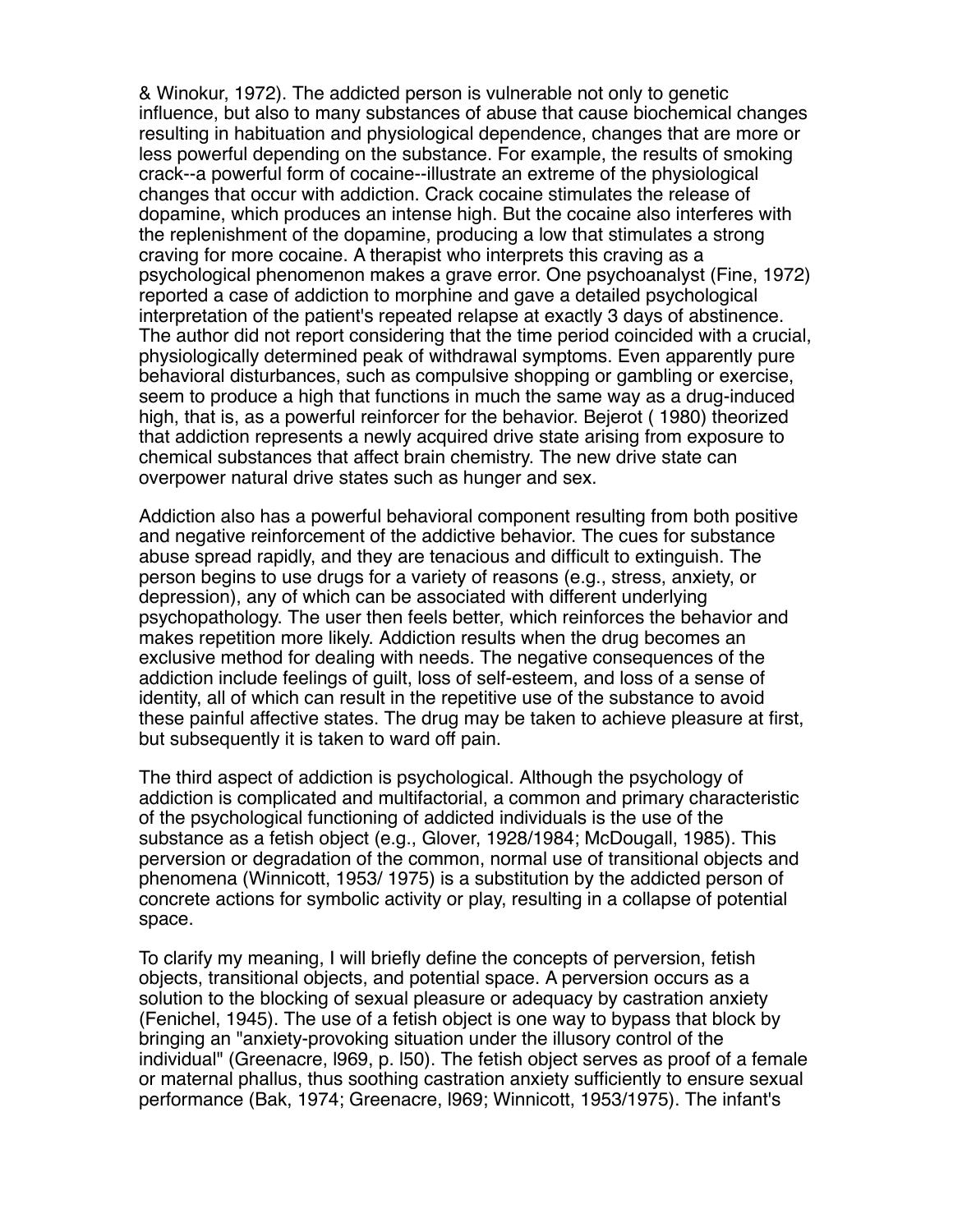use of transitional objects, according to Winnicott (1953/1975), is a necessary aid to psychological development: "In relation to the transitional object the infant passes from (magical) omnipotent control to control by manipulation (involving muscle erotism and coordination pleasure)" (p. 236). The infant uses transitional objects to ease the strain of preserving a boundary between inside and outside, fantasy and reality. Because the task of reality acceptance and differentiation of reality from fantasy is never complete, no one is entirely free from the strain. Intermediate areas of experience that are not challenged, such as art or religion (Winnicott, 1953/1975), provide relief from this strain. Therapy might also be added to this list.

Potential space is the intermediate area of experiencing that lies between fantasy end reality (Ogden, 1986; Winnicott, 1971). It is within potential space that the infant creates and uses the transitional object without being disturbed by the question of whether it is real. According to Ogden (1986), "That space between symbol and symbolized, mediated by an interpreting self ... is the space in which we are alive as human beings, as opposed to being simply reflexively reactive beings. This is Winnicott's potential space" (p. 213). Psychotherapy makes use of the human ability to create potential space in the therapeutic relationship so that meanings and symbols can be played with in a way that makes growth and development possible. This is analytic space (Ogden, 1986).

In addiction, all the person's energy, including sexual energy, becomes bound up by the relationship to the addictive substance until the person is no longer living in an object-related world. The function of transitional objects appears to be degraded into fetishism, resulting in a collapse of the ability tO symbolize. The substance is used to achieve an omnipotent sense of illusory self-reliance and to deny realistic human dependency. This process is similar to the degrading of the transitional use of medication into the addictive or fetishistic use described by Hausner (1985-1986). The addicted person uses the substance to manage and magically control multiple forms of anxiety and affect related to both interpersonal and intrapsychic situations, while the fetishist uses a fetish object to relieve momentary castration anxiety so that sexual performance can occur. Just as the development of a fetish or other perversion results in a block to full, free, relational sexuality, the fetishistic use of an addictive substance results in a defensive process made concrete and tangible in a way that precludes the further development of object relations or erodes levels of object relations already achieved.

Winnicott (1971) stated, "There is a direct development from transitional phenomena to playing, and from playing to shared playing, and from this to cultural experiences" (p. 51 ). The addicted patient's reliance on concretizing magical solutions to real problems through the abuse of substances precludes the opening of potential space in therapy and thus prevents the use of therapy to aid progressive development. When the object is used in a transitional way, "This interplay enhances reality testing, helps define body boundaries, furthers differentiation of self and object representations, and builds a sense of self via increased internalization and assimilation" (Grolnick, 1985-1986, p. 404). In contrast, the addicted patient uses the substance as a fetish object, resulting in disturbance of reality testing via splitting and denial, inhibition of play, regressive psychopathology or exacerbation of preexisting psychopathology, and increasing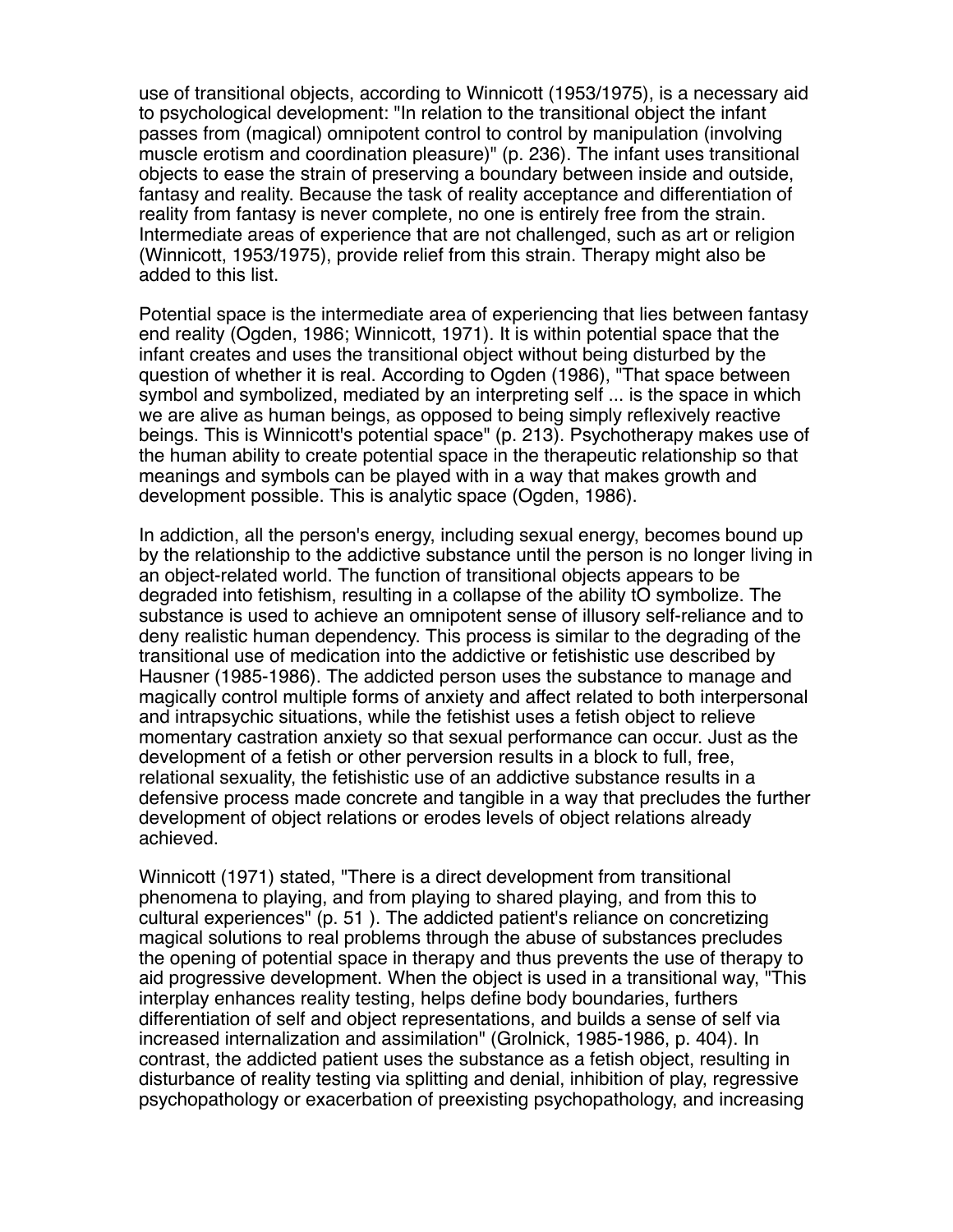damage to the integrity of the self as well as to relationships with other people. Continuing addiction of a patient in psychotherapy makes change impossible because the patient maintains his or her primary relationship or emotional investment in the addictive object (Conroy, 1988), and thus can never, within the therapy, open up the potential space that is necessary for therapeutic "playing."

The child's use of potential space as a forward-moving vehicle for mastery of anxiety as well as creativity is somewhat analogous to the patient's use of analytic space as an arena in which to begin living instead of stagnating. This possibility is abrogated by addiction. Addiction, or use of a substance as a fetish object, is limited to magical control, with a consequent failure to progress to action in reality. In other words, the addicted person attempts to solve problems or control anxiety through illusory means and is therefore doomed to repeat the action endlessly because use of the addictive substance has no effect in reality on the problem the individual is trying to solve. The process of becoming addicted seems to be an increasing reliance on the substance for magical solutions, to the exclusion of progressive development and mastery of conflicts.

A patient facing the real problems of loneliness and job dissatisfaction shops compulsively and reports that when she gives her creditcard and her purchase is approved, she "knows" that she is rich, powerful, and has many friends, in spite of her parallel and concurrent "knowing" that she is very lonely and has little money. The patient accepts the shopping as equivalent to actually involving herself with others and seeking improvement in her employment.

Just as the sexual perversion of fetishism provides only temporary relief from and no mastery of castration anxiety, so can addiction be described as "a magical solution to life ... which acts to alleviate tension in the face of a problem, but does nothing to alleviate the problem" (Peele, 198Z2 p.125 ). I would add that addictive behavior not only fails to address the original problem, but also creates a whole new set of problems with psychological, interpersonal, and social ramifications.

## **Interference with psychoanalytic treatment**

Four characteristics of addictive disorders interfere with successful use of psychoanalytic psychotherapy: denial, secrecy, conditioned responses, and the use of the substance as a fetish object.

Denial is ubiquitous in patients with addictive disorders. Most such patients seek treatment not for the addiction, but for secondary anxiety, depression, or interpersonal difficulties. Both consciously and unconsciously, these patients deny the substance abuse and its damaging consequences. For example, obese patients may have a quasidelusional image of themselves. One patient, weighing about 320 pounds, reported a fear of becoming too thin after losing 20 pounds. Similarly, an alcoholic individual, with alcohol on his or her breath, may deny drinking. It would be a mistake, though, to consider these behaviors as evidence of antisocial characteristics. Patients with severe addictive disorders exhibit dissociative defenses that underlie denial. These patients, like those with perversions, both "know" and simultaneously "do not know" that they are addicted. The therapist is equally subject to denial of substance abuse problems. Therapist denial may be a residual effect of viewing addiction as a moral failure and addicted patients as unsavory characters. Therapists may even view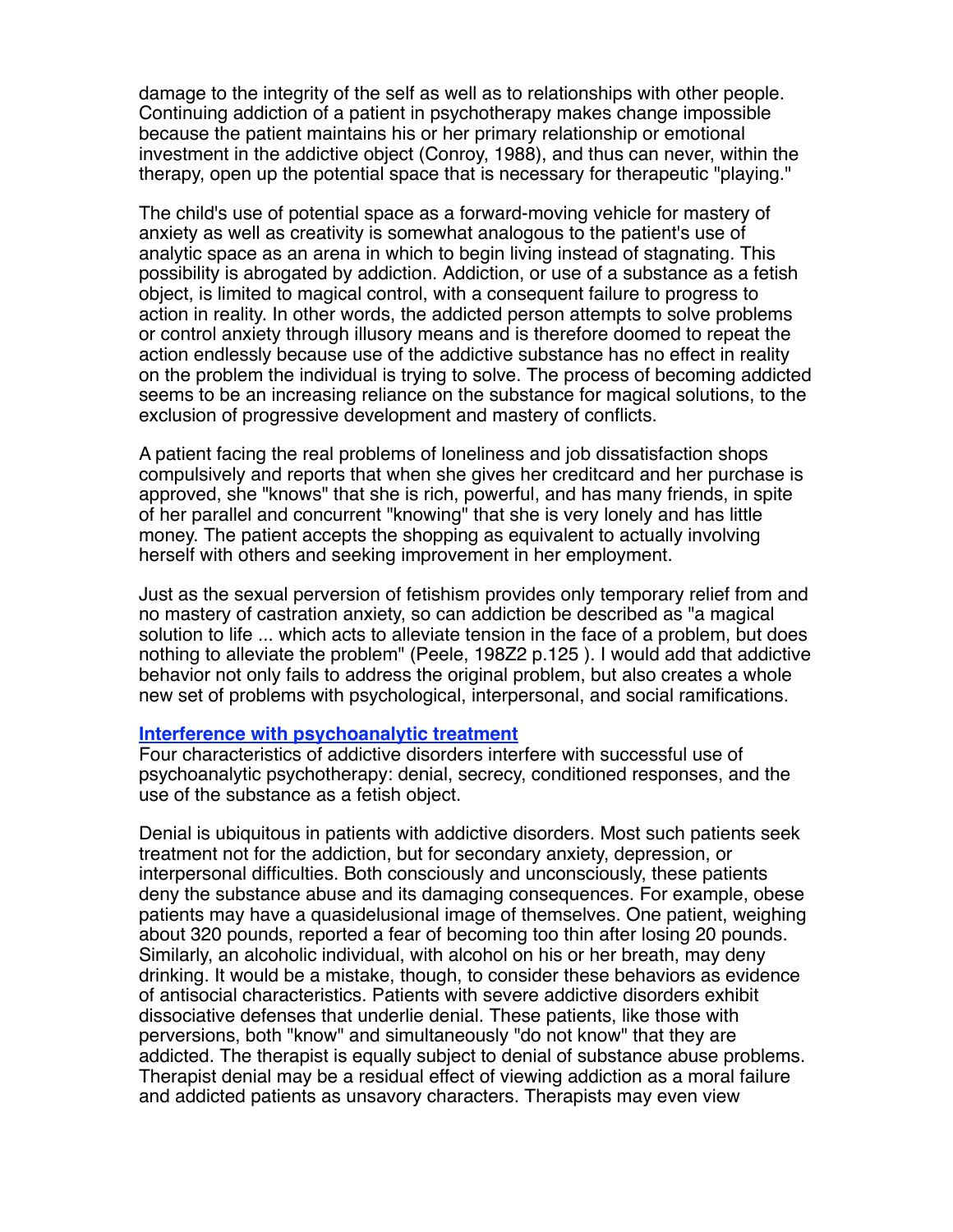addiction as impossible to treat and avoid a sense of hopelessness by denying the addiction.

Secrecy and conscious dishonesty in the service of protecting the relationship with the addictive substance are also common. T. Cermak (personal communication, May 13, 1987), who specializes in the treatment of adult children of alcoholics, reported that about 25 % of the people who come to him for help are abusing drugs or alcohol but do not report it on intake.

The powerful conditioned responses that characterize addiction also interfere with successful psychoanalytic psychotherapy. These responses can precipitate relapse in the absence of psychological factors, and can interfere with the patient's ability to make use of insight and conflict resolution to effect change.

Finally, the use of the substance as a fetish object (as previously described) impedes psychoanalytic psychotherapy. The patient achieves an omnipotent and illusory sense of self-reliance based on the "illusory control" established by the use of inanimate substances that substitute for realistic human dependency. This illusion precludes the development of a working alliance because the patient makes a primary emotional investment in the relationship to the substance. The emotional interplay between patient and therapist (which is necessary for the creation of analytic space) cannot take place. Whether the patient comes to the therapy already secretly addicted or develops an addiction during the course of the therapy, once the addiction is in place, the space within which change can occur is constricted by the patient's emotional investment in the closed relationship with the substance.

The major risk of psychoanalytic psychotherapy with addicted patients is the danger that a transference-oriented psychotherapy will stagnate. The psychoanalytic psychotherapist bases treatment on the assumption that a therapeutic relationship allows for the replay and working through of conflicts and developmental deficits. Loewald (1960) defined the psychoanalytic process as "the significant interactions between patient and analyst which ultimately lead to structural changes in the patient's personality" (p. 16). Because addictions have been considered symptoms of underlying psychopathology, psychoanalytic therapists have assumed that an addiction can be influenced through interpretation (Brickman, 1988). Indeed, patients with hidden addiction frequently experience some relief--including a reduction in the frequency of abuse--on beginning treatment. This initial improvement encourages the psychoanalytic psychotherapist's belief (and the patient's hope) that the addiction will subside as the treatment progresses. The therapist who relies on transference interpretation as a major tool will interpret relapse as a transference phenomenon, just as the wife of the alcoholic individual interprets relapse as directed at her. The treatment will thus grind to a halt and founder on the mutual denial of patient and therapist. Brickman (1988) reviewed the cases he had handled over 20 years and found that 65 % of his treatment failures involved substance abuse.

Addictions interfere with treatment in a very specific way. The use of the substance as a fetish object prevents the emotional involvement of the patient in the therapy. For example, one patient, who revealed that she had been smoking marijuana before coming to sessions, described her careful empirical research to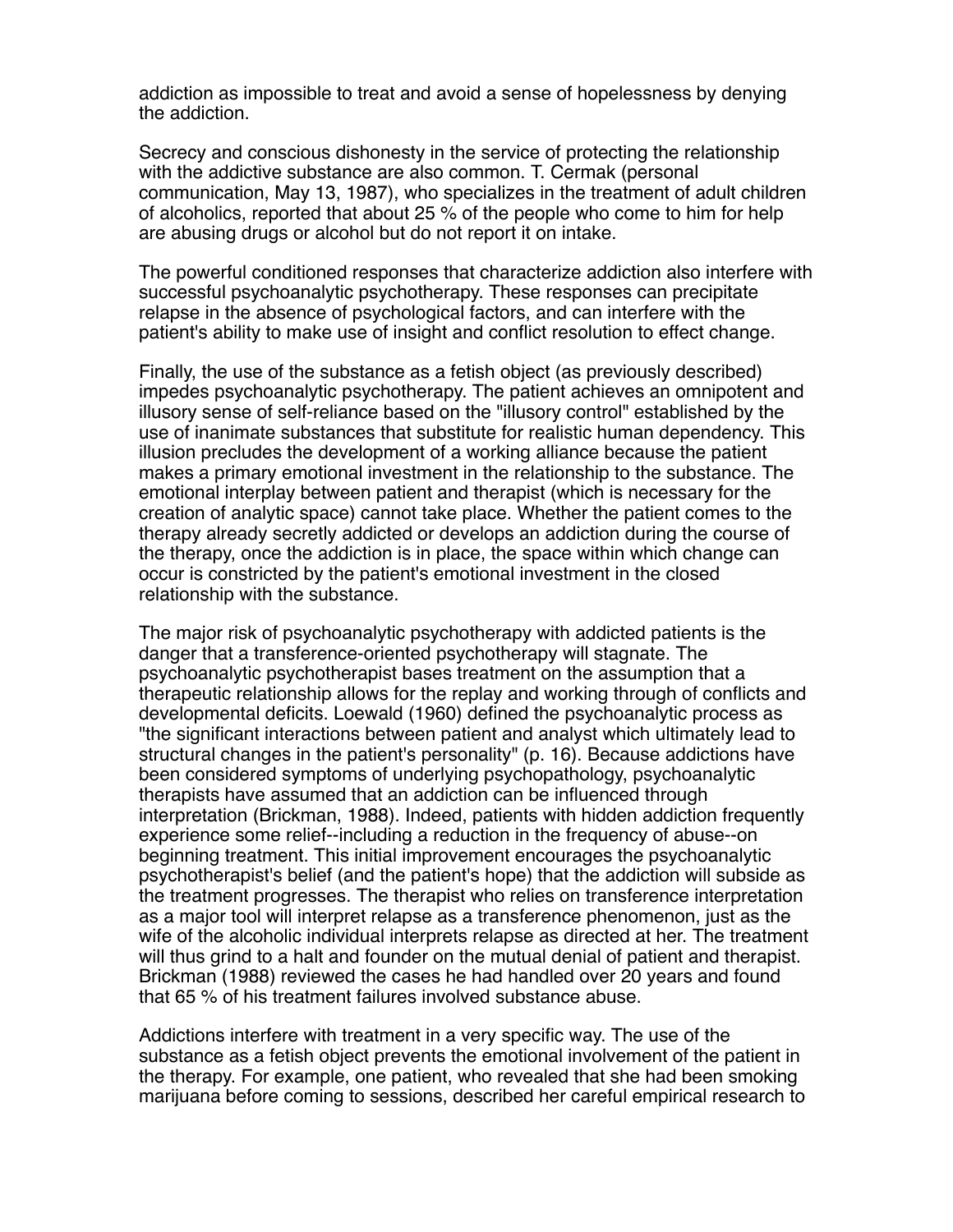discover the dosage that would create an optimal distance between us so that she could be with me and vet not with me in a way that froze the developing therapeutic relationship. "The addict ... always argues that he fights off loneliness with the drug, but he never realizes that he sometimes takes it to defeat the other's presence and company" (Etchegoyen, Lopez, & Rabih, 1987, p. 51). The patient maintains a primary emotional involvement with the substance and thus defeats the therapy and the therapist's presence. Therapists who believe that psychotherapy alone is sufficient will be differentially reinforced by the addicted patient's periods of abstinence and may develop magical beliefs in their own ability to prevent relapse or to cure such patients of their addiction (Vaillant, 1981).

The assumption that psychotherapy alone is sufficient has seldom been questioned. Not enough heed has been paid to Freud's (1920/1955) caution:

So long as we trace the development from its final outcome backwards, the chain of events appears continuous, and we feel we have gained an insight which is completely satisfactory or even exhaustive. But if we proceed the reverse way, if we start from the premises inferred from the analysis and try to follow these up to the final result, then we no longer get the impression of an inevitable sequence of events. (p. 167)

## **Implications for treatment**

When making diagnostic formulations, clinicians must consider the possibility that evident psychopathology may be secondary to addiction, the stage of the addiction, and the patient's degree of emotional involvement in the addictive substance. For example, cocaine has a kindling effect on anxiety and panic attacks, and persons addicted to cocaine may be misdiagnosed with anxiety disorders. Abuse of cocaine and methamphetamine can produce states that mimic schizophrenia. Alcohol abuse can cause depressive disorders. In addition, the deleterious effects of the addiction can result in erosion of reality testing and in regression to primitive forms of defense. The therapist who is not knowledgeable about addiction may misdiagnose the patient because of the assumption that the presenting psychopathology is representative of the patient's preaddicted personality. Although tentative diagnostic conclusions are useful in developing a treatment plan, a firm diagnosis is impossible prior to a period of abstinence, the length of which will vary according to the substance being abused.

Psychoanalytic psychotherapy can be uniquely useful in treating addiction because of its efficacy in treating the defenses of splitting and depersonalization that characterize addiction. The psychoanalytic psychotherapist can help addicted individuals reengage in a fully human world as they extricate themselves from their attachment to the addictive object. Transference-oriented psychotherapy is an ideal approach to the problems that these patients face in attempting to reconnect with other people. However, it is rare that psychotherapy alone will produce a positive outcome. Adjunctive treatment for the addiction increases the likelihood that these patients will be able to make use of the therapy. The use of adjunctive treatment (e.g., 12-step programs modeled on Alcoholics Anonymous) and education about addiction can help patients achieve abstinence (Conroy, 1988; Dodes, 1988; Rosen, 1981). These groups provide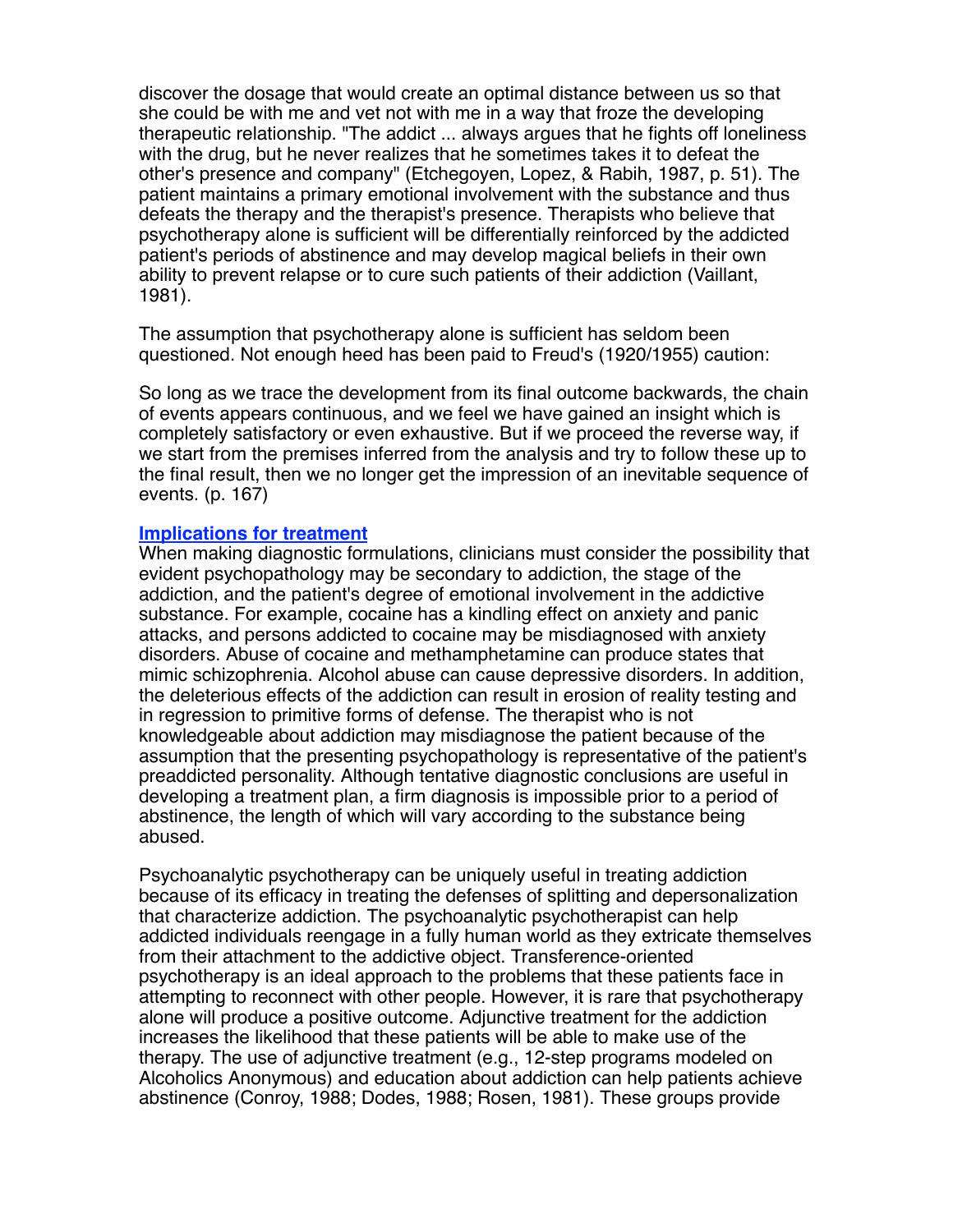patients with interim support, group identification to combat their isolation, and the chance to make reparation, alleviate guilt feelings, and increase self-esteem through helping others.

The therapist must attend to the profound danger of an omnipotent countertransference. If the therapist comes to believe in his or her ability to take the place of the addictive object, the therapeutic relationship will stagnate. No responsible therapist would attempt to treat asthma or hypertension with psychotherapy alone. But through a failure to recognize that addiction is an overdetermined, separate disorder that can occur either in conjunction with other disorders or alone, many psychoanalytic therapists do attempt to address the addiction without collateral treatment.

Patients have many reasons for not using 12-step programs. I believe it is most useful to deal with those reasons through the familiar techniques of resistance analysis. However, a specific focus on the reluctance to accept realistic human dependency in place of the false self-reliance that patients achieve through substance abuse is crucial for the development of a working alliance. The therapist must confront the patient's fear of, and unwillingness to reenter, the world of human dependency and leave the magical, omnipotent world where the fetish object (addictive substance) aids in the creation of an illusion of self-reliance and magical solutions to life.

## **References**

Bak, R.C. (1974). Distortions of the concept of fetishism. Psychoanalytic Study of the Child, 29, 191-214.

Bejerot, N. (1980). Addiction to pleasure: A biological and social-psychological theory of addiction. In D.J. Lettieri, M. Sayers, & H.W. Pearson (Eds.), Theories on drug abuse: Selected contemporary perspectives (NIDA Research Monograph 30, pp. 246-255). Rockville, MD: National Institute on Drug Abuse.

Brickman, B. (1988). Psychoanalysis and substance abuse: Toward a more effective approach. Journal of the American Academy of Psychoanalysis, 16, 359-379.

Chelton, L.G., & Bonney, W.C. (1987). Addiction, affects and self object theory. Psychotherapy, 24, 40-46.

Conroy, R.W. (1988). The many facets of adolescent drinking. Bulletin of the Menninger Clinic, 52, 229-295.

Dodes, L.M. (1988). The psychology of combining dynamic psychotherapy and Alcoholics Anonymous. Bulletin of the Menninger Clinic, 52, 283-293.

Etchegoyen, R.H., Lopez, B.M., & Rabih, M. (1987). On envy and how to interpret it. International Journal of Psycho-Analysis, 68, 49-61.

Fenichel, O. (1945). The psychoanalytic theory of neurosis. New York: Norton.

Fine, R. (1972). The psychoanalysis of a drug addict. Psychoanalytic Review, 59,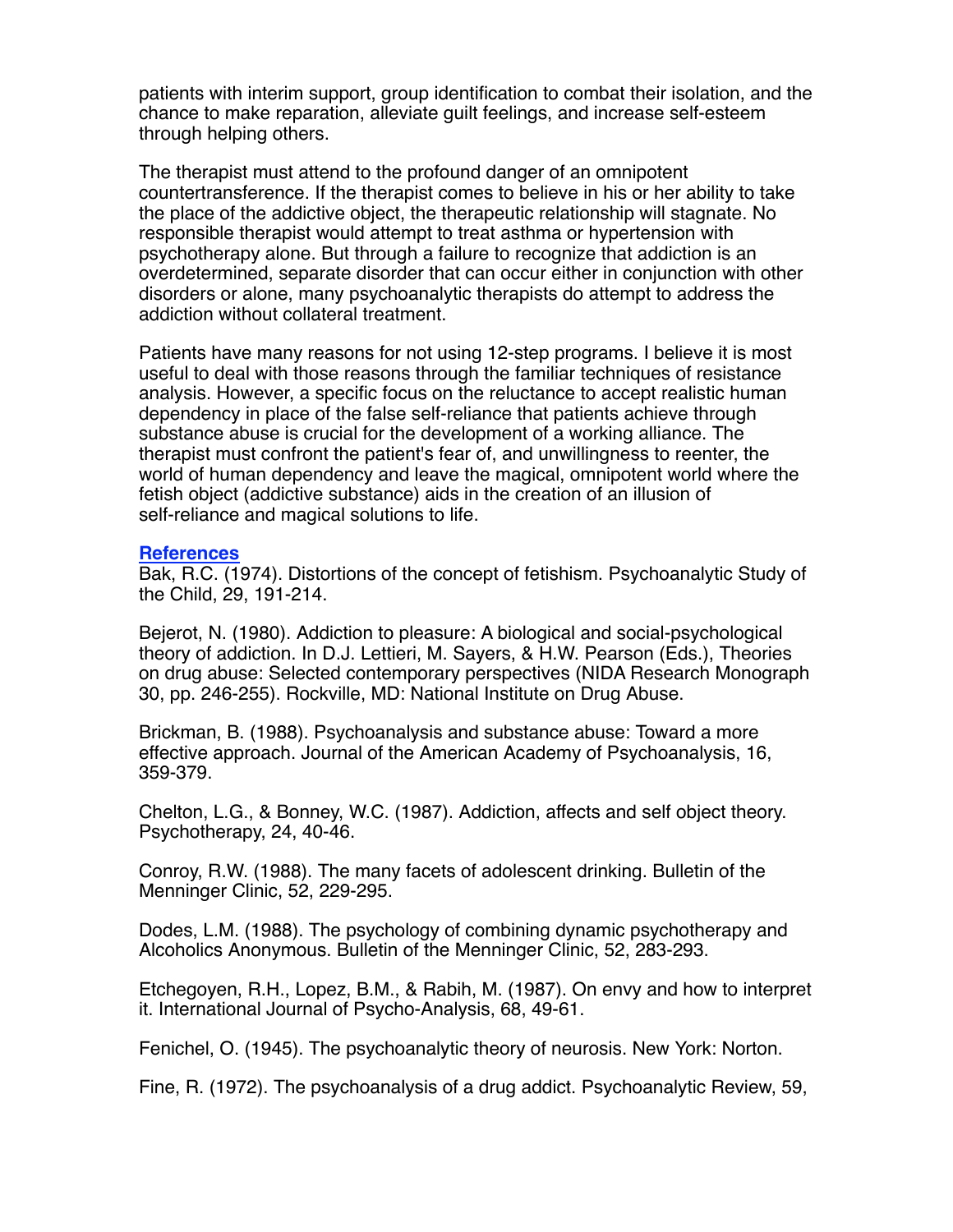585-608.

Freud, S. (1955). The psychogenesis of a case of homosexuality in a woman. In ]. Strachey (Ed. and Trans.), The standard edition of the complete psychological works of Sigmund Freud (Vol. 18, pp. 145-172). London: Hogarth Press. (Original work published 1920)

Freud, S. (1966). Extracts from the Fliess papers. In J. Strachey (Ed. and Trans.), The standard edition of the complete psychological works of Sigmund Freud (Vol. 1, pp. 173-Z80). London Hogarth Press. (Original work published 1950)

Frosch, W.A. (1970). Psychoanalytic evaluation of addiction and habituation. Journal of the American Psychoanalytic Association, 18, 209-218.

Glover, E. (1932). On the aetiology of drug-addiction. International Journal of Psycho Analysis, 13, 298-328.

Glover, E.G. (1984). On the aetiology of alcoholism. Journal of Substance Abuse Treatment, 1, 120-123. (Original work published 19Z8)

Goodwin, D.W., Schulsinger, F., Hermansen, L., Guze, S.B., & Winokur, G. (1973). Alcohol problems in adoptees raised apart from alcoholic biological parents. Archives of General Psychiatry, 28, 238-243.

Greenacre, P. (1969). The fetish and the transitional object. Psychoanalytic Study of the Child, 24, 144-164.

Grolnick, S.A. (1985-1986). Discussion: Defining and using a transitional therapeutic field when treating psychiatric patients with medication. International Journal of Psychoanalytic Psychotherapy, 11, 403-407.

Hausner, R.S. (1985-1986). Medication and transitional phenomena. International Journal of Psychoanalytic Psychotherapy, 11, 375-398.

Kernberg, O.F. (1975). Borderline conditions and pathological narcissim. New York: Aronson.

Khantzian, E.J. (1978). The ego, the self and opiate addiction: Theoretical and treatment considerations. International Review of Psycho-Analysis, 5, 189-198.

Knight,R.P. (1937). The psychodynamics of chronic alcoholism. Journal of Nrervous and Mental Disease, 86, 538-548.

Knight, R.P. (1938). The psychoanalytic treatment in a sanatorium of chronic addiction to alcohol. Journal of the American Medical Association, 111, 1143-1146.

Kohut, H. (1978). Preface to Der falsche weg zum selbst, Studien zur drogenkarriere, by Jurgen vom Scheidt. In P. H. Ornstein (Ed.), The search for the self: Selected writings of Heinz Kobut: 7950-1978 (Vol. 2, pp. 845-850). New York: International Universities Press. (Original work published 1976)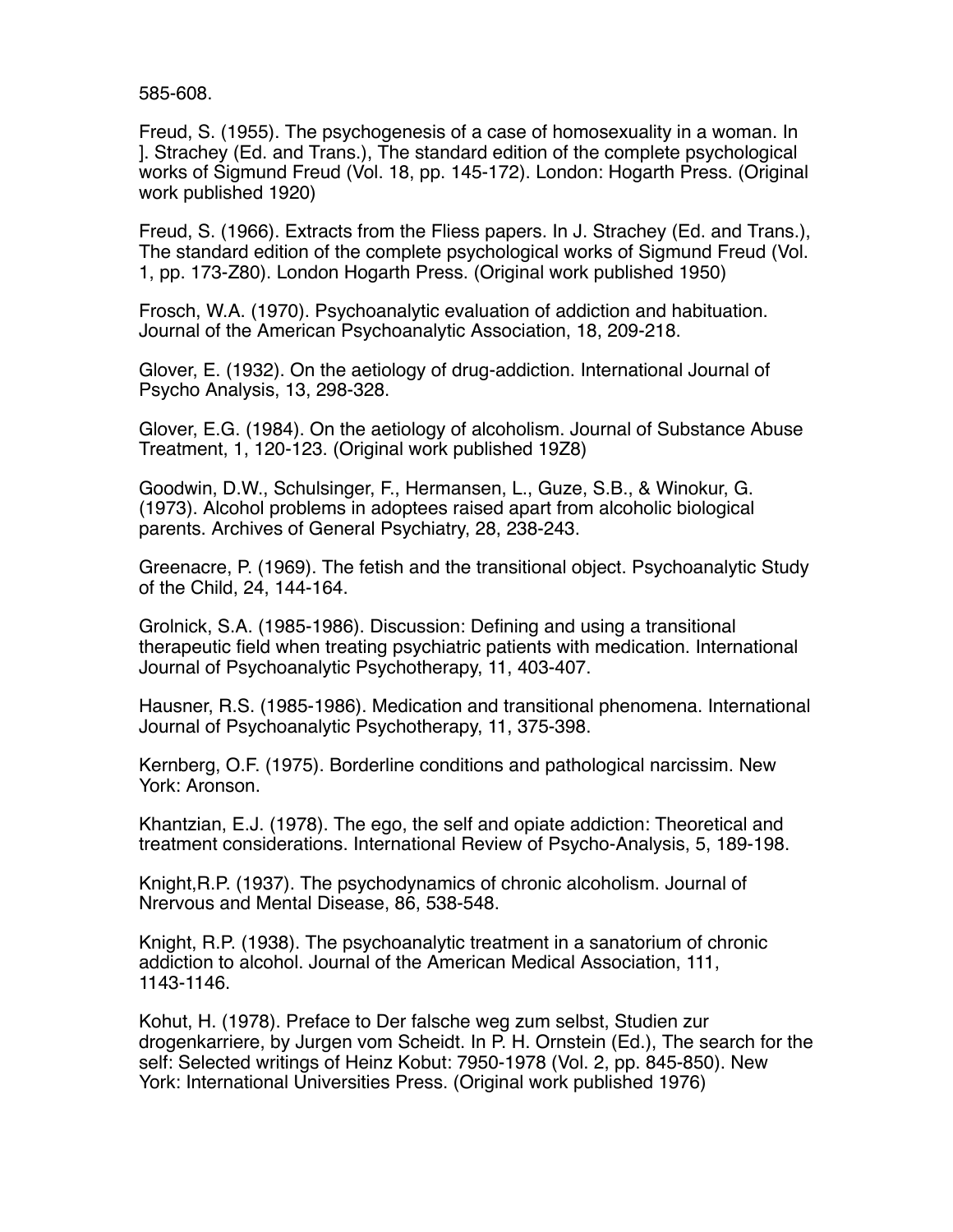Levin, J.D. (1987). Treatment of alcoholism and other addictions: A self-psychology approach. Northvale, NJ: Aronson.

Loewald, H.W. (1960). On the therapeutic action of psycho-analysis. International Journal of Psycho-Analysis, 41, 16-33.

McDougall, J. (1985). Theaters of the mind: Illusion and truth on the psychoanalytic stage. New York: Basic Books.

Ogden, T.H. (1986). The matrix of the mind: Object relations and the psychoanalytic dialogue. Northvale, NJ: Aronson.

Peele, S. (1983). Love, sex, drugs and other magical solutions to life. Journal of Psychoactiyc Drugs, 14, 125-131.

Rado, S. (1928). The problem of melancholia. International Journal of Psycho-Analysis, 9. 420-438.

Rosen, A. (1981). Psychotherapy and Alcoholics Anonymous: Can they be coordinated? Bulletin of the Menninger Clinic, 45, 229-246.

Savitt, R.A. (1963). Psychoanalytic studies on addiction: Ego structure in narcotic addiction. Psychoanalytic Quarterly, 32, 43-57.

Schafer, R. (1983). The analytic attitude. New York: Basic Books.

Schuckit, M.A., Goodwin, D.W., & Winokur, G. (1972). A study of alcoholism in half siblings. American Journal of Psychiatry, 128, 1132-1136.

Simmel, E. (1948). Alcoholism and addiction. Psychoanalytic Quarterly, 17, 6-31.

Vaillant, G.E. (1981). Dangers of psychotherapy in the treatment of alcoholism. In M.H. Bean & N.E. Zinberg (Eds.), Dynamic approaches to the understanding and treatment of alcoholism (pp. 36-s4). New York: Free Press.

Vaillant, G.E. (1983). The natural history of alcoholism. Cambridge, MA: Harvard University Press.

Vetter, H.J. (1985). Psychodynamic factors and drug addiction: Some theoretical and research perspectives. Journal of Drug Issues, 15, 447-461.

Winnicott, D.W. (1972). Playing and reality. London: Tavistock.

Winnicott, D.W. (1975). Transitional objects and transitional phenomena. In Collected papers: Through pediatrics to psycho-analysis (pp. 229-242). London: Tavistock. (Original work published 1953)

Zinberg, N.E. (1975). Addiction and ego function. Psychoanalytic Study of the Child, 30, 567-588.

 $\sim$ ~~~~~~

By L. Eileen Keller, PhD